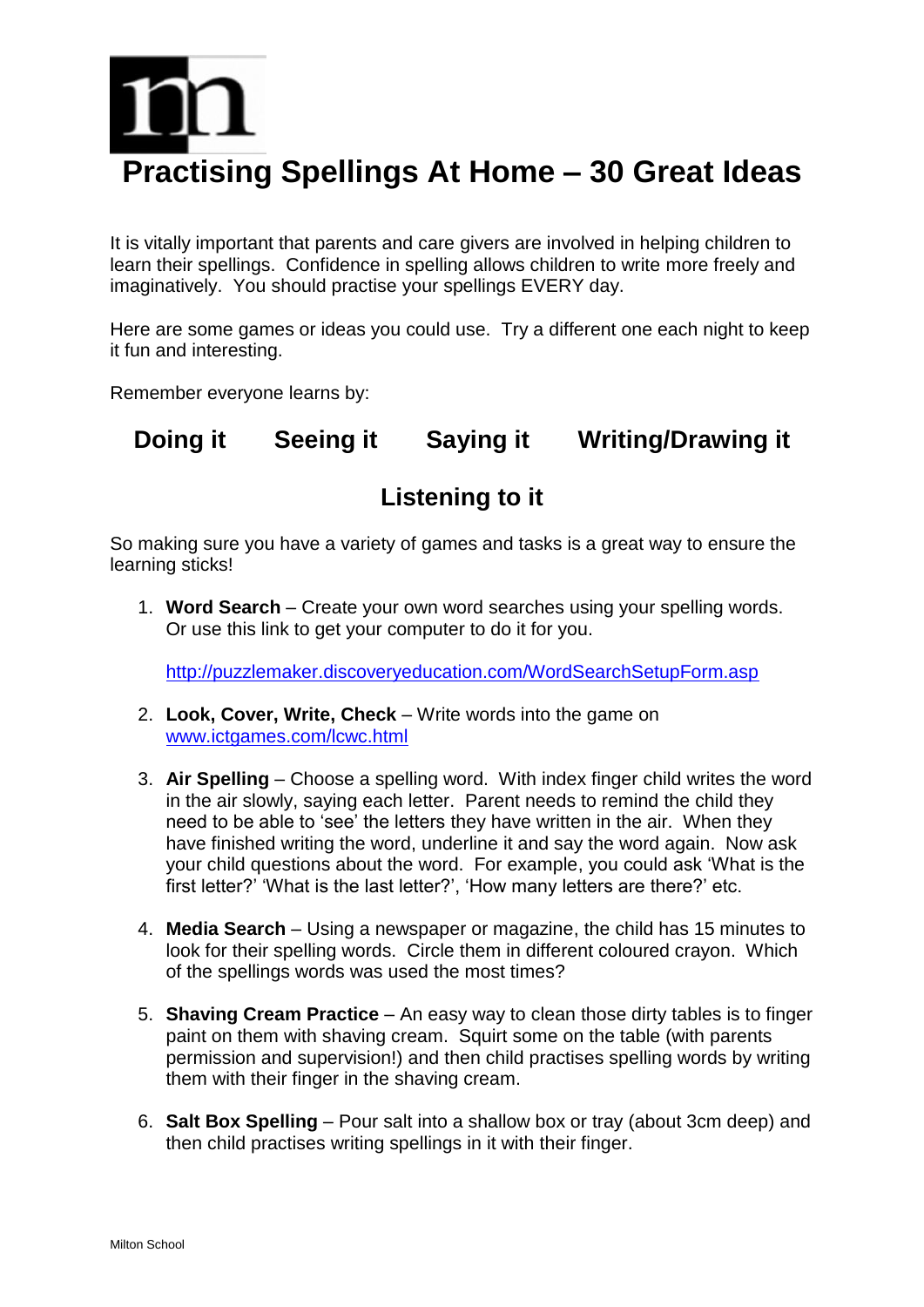

- 7. **Child Scrabble Spelling**  Find the letters child needs to spell their words and then mix them up in the bag. Parents to time child unscrambling letters. For extra maths practice child could find out the value of each of the words.
- 8. **Pyramid Power** Sort words into a list from easiest to hardest. Write the easiest word at the top of the page near the middle. Write the next easiest word twice in a row underneath. Write the third word three times in a row underneath again, until you have built your pyramid.
- 9. **Ransom Note** Cut out the letters needed for words from a newspaper or magazine and glue them down to spell the words.
- 10.**Spell it with Beans**  Use Lima beans (or any dried beans or lentils) to spell out the words. Glue them onto separate pieces of card to make a great set of flash cards to practise with for the rest of the week.
- 11.**Pipe Cleaners or Tooth Picks** These are just a couple of suggestions of things you could use for spelling words (as above).
- 12.**Tasty Words**  Just like above, but this time try and find tasty things to spell words with, like raisins. Then when the child has spelt them right, they get to eat them!
- 13.**Design a Word –** Pick one word and write it in bubble letters. Colour in each letter in a different pattern.
- 14.**Sign Your Word –** Practise spelling words by signing each letter. See <http://homepage.ntlworld.com/ian.barnsley/bsisite/bslindex.html> to see how to sign each letter.
- 15.**Water Wash –** Use a paintbrush and water to write words outside on concrete or pavements.
- 16.**ABC Order –** Write words out in alphabetical order. Then write them in reverse alphabetical order.
- 17.**Story Time –** Write a short story using all your words. Don't forget to check punctuation!
- 18.**Simple Sentence –** Write a sentence for each of the spelling words. Remember each sentence must start with a capital letter and end with a full stop.
- 19.**Colourful Words –** Use two different coloured pens to write words. One to write the consonants and one to write the vowels. Do this a couple of times then write the whole word in one colour.